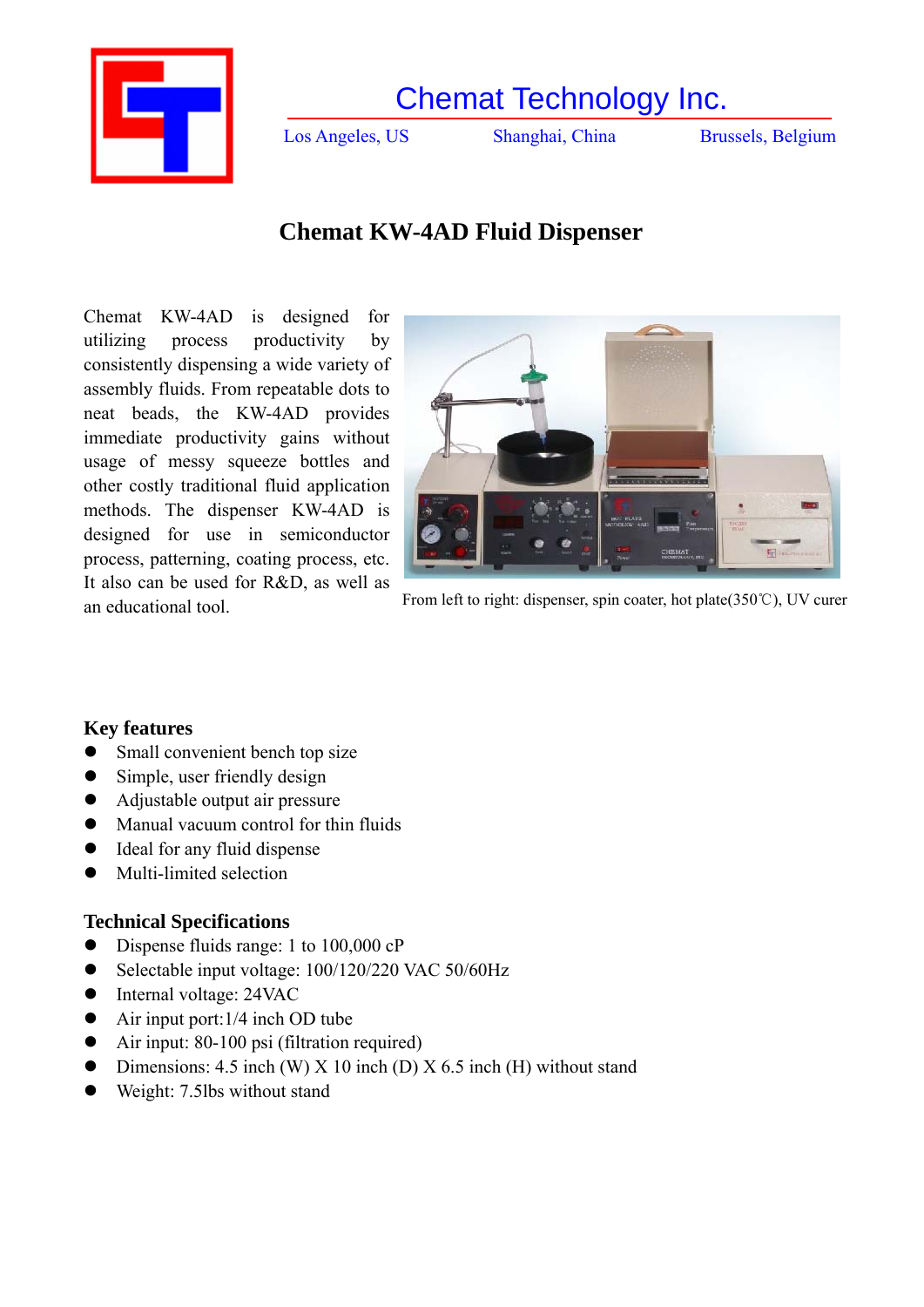

Los Angeles, US Shanghai, China Brussels, Belgium

# **Chemat KW-4A Precision Spin Coater**

CHEMAT Technology, Inc. has designed and manufactured a compact and easy-to-use spin-coater, Model KW-4A, for precise and uniform deposition of thin films and coatings. Its rugged, vibration-free and portable design makes it a versatile tool for your research facility. A two-stage spin process allows dispensing at low speeds and homogenizing the coating at high speed. The KW-4A spin coater can be used to deposit metal oxide thin films, polymer coating and organic thin films.



# **Key Features**

• Dual speed controls with continuous speed adjustment and individual timers. Initially, spinner rotates at a low speed (Speed I) for a pre-set cycle time (Timer I) and automatically switches to a high speed (Speed II) for pre-set cycle time (Timer II).

| Feature             | Minimum | Maximum |
|---------------------|---------|---------|
| Speed I in RPM      | 500     | 2500    |
| Speed II in RPM     | 1000    | 8000    |
| Timer I in seconds  |         | 18      |
| Timer II in seconds |         | 60      |

- LED speed indicator with speed stability  $\pm 1\%$  and coating uniformity  $\pm 3\%$ .
- Can be used to coat substrate with diameter ranging from  $5/16$  inch  $\sim 4.0$  inch (standard aluminum vacuum chuck: 5/16 inch, 2/5inch, 1/2 inch, 1 inch, 2 inch, 3 inch, 4 inch).
- Power: 110 VAC, 60 Hz, 1 Amp, or 220 VAC, 50 Hz, 1 Amp
- Vacuum: More than 2.1 CFM or 60 litres per minute
- Compact size: 11.0 inch (D)  $X$  8.5 inch (W)  $X$  10.6 inch (H)
- Weight: 7.5Kg(net), 8.5Kg(packaged)

### **Remarks:**

- The technical parameters beyond the above-mentioned are not assured.
- Spin coater and vacuum chuck must be made to order for substrates with diameter more than 6.0 inches. And the maximum speed may not reach 8000RPM.
- Vacuum pump can be purchased locally due to its weight to save the transportation cost. Chemat design only requires the pumping speed more than 2.1 CFM or 60 litres per minute.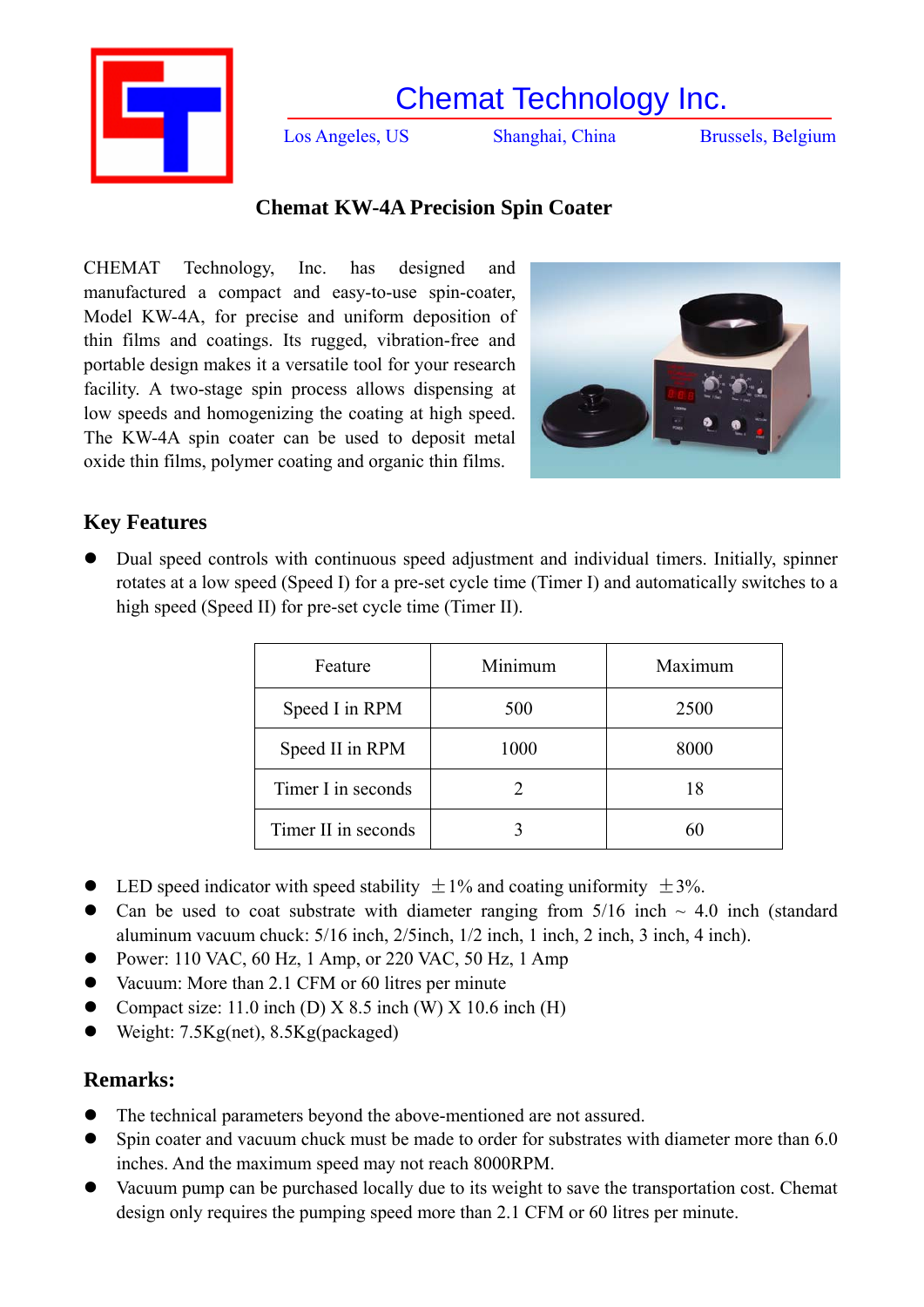

Los Angeles, US Shanghai, China Brussels, Belgium

# **Chemat KW-4A Hot Plate**

CHEMAT TECHNOLOGY, INC. has designed and manufactured a compact and easy-to-use hotplate, Model KW-4AH, for baking and curing thin films and coatings. Its rugged, portable design, and temperature uniformity make it a versatile tool for research facilities. In conjunction with KW-4A spin coater, KW-4AH hot plate can be used to fabricate metal oxide thin films, polymer coatings and metal organic thin



films. From left to right: dispenser, spin coater, hot plate(350℃), UV curer

## **Specifications**

- Operation: Manual Load
- Process Control: Program (For details see OMRAN operation manual)
- Temperature fluctuation:  $\leq \pm 2^{\circ}C$
- Temperature uniformity:  $\leq \pm 3\%$
- Temperature Range: —30°C - 350°C (KW-4AH-350)  $-30$ °C - 600°C (KW-4AH-600)
- Substrate Size:
	- $-7.5$  inch X 7.5 inch (KW-4AH-350)
	- $-5.8$  inch X 5.8 inch(KW-4AH-600)
- Inert gas purge ((KW-4AH-600 only) KW-4AH-600